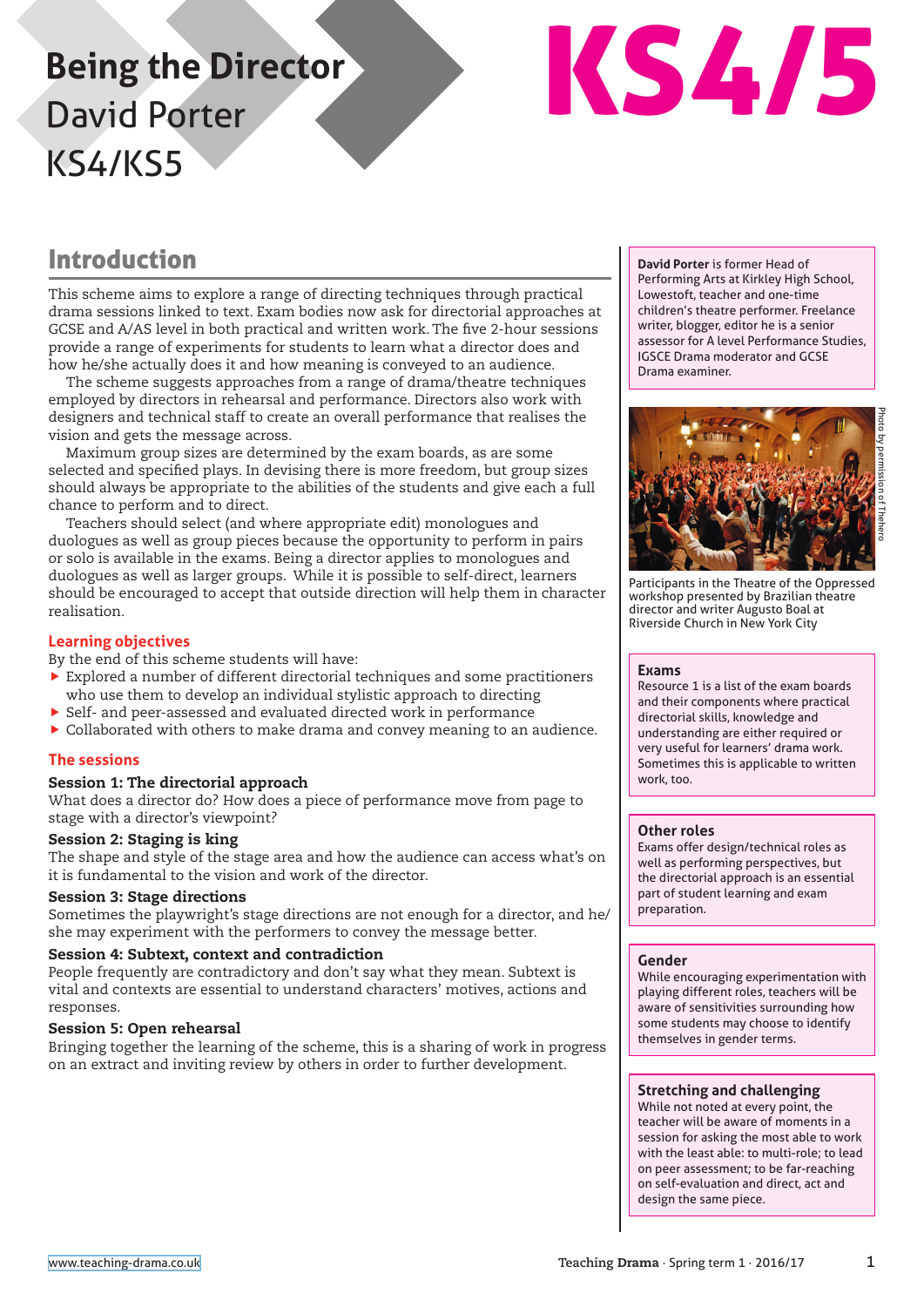## Session 1: The directorial approach

#### **Learning objectives**

By the end of the session students will have:

- $\blacktriangleright$  Explored aspects of similarity and contrast between the Brechtian and Stanislavskian directorial approaches
- ▶ Self- and peer-assessed a piece of directed text
- $\triangleright$  Collaborated with others to make performance from script and convey meaning.

#### **Warm-up (5 mins)**

In groups of two or three with one as the director, create a short scene involving an accident with a scythe, done in the following styles:

- a) Naturalistically and,
- b) An uninvolved, dispassionate presentation by actors. The director must explain what he/she is trying to achieve.

#### **Discussion, new learning (20 mins)**

Teacher leads discussion on the role of a director, starting with films students have seen, then leading on to theatre.

What would the end product be without a director? Is directorial intention clear? What techniques may be deployed to realise the intention(s)?

How might a director work differently during rehearsals as they progress? Ask learners if everyone takes well to direction, advice and co-operation.

Ask them what might happen in an artistic dispute between a director and an actor.

This leads on to a discussion of the work of Stanislavski and Brecht. It may be that at this stage of drama, students have some knowledge and understanding of their theories and methods and a useful primer/reviser is the BBC Bitesize site: [http://](http://www.bbc.co.uk/education/topics/zm72pv4) [www.bbc.co.uk/education/topics/zm72pv4](http://www.bbc.co.uk/education/topics/zm72pv4)

Teachers accept that it's too simplistic to say that Stanislavski's methods are in contrast to Brecht's distancing effect, but a comparison is useful in order to get learners started on the directorial approach.

It may be helpful to summarise the difference as:

- f The Stanislavski actor says, 'Now I am *being* Person A'.
- f The Brechtian actor says, 'Now I am *demonstrating* Person A'.

#### **The text (20 mins)**

Read the text *Virtual Reality* in Additional Material 3 at the end of this scheme. In small groups (a maximum of 5), discuss possible directorial visions and artistic intention for it. One member of the group must be the director of the others.

Start blocking one section.

Start rehearsing that section.

Each group then chooses up to 3 directorial devices from Additional Material 2.

- **First sharing (20 mins):** Invite selected groups to present work in progress.
- First assessment (10 mins): Peer assessment with the director asked to justify decisions
- $\triangleright$  Making changes (10 mins): Each group adjusts their scene in the light of the peer review.
- Second sharing (15 mins): Selected groups share the revamped scene.
- **F** Second assessment (10 mins): Peer assessment with director again justifying decisions.

#### **Plenary and reflection (10 mins)**

A round-up of learning this session, particularly on how directorial style/intention always/usually influences the performance.

#### **Forward planning**

For next session, research the work and ideas of an established and innovative director, living or dead. Be prepared to justify why that director appeals.

# **Scheme of work**|KS4/5

#### **Vocabulary**

Some of the following drama terms will be useful throughout for directing a piece: proxemics, semiotics, blocking, stage directions, sightlines, technical effects, costumes, props, stage furniture, backdrop, scenery, projections, levels, subtext, context, wings, on/off and upstaging.

#### **Resources**

- $\blacktriangleright$  How to direct a play, a simple but useful 2 minute intro: [https://www.](https://www.youtube.com/watch?v=GiblvjvqGJc) [youtube.com/watch?v=GiblvjvqGJc](https://www.youtube.com/watch?v=GiblvjvqGJc)
- ▶ How to Direct a Play: A Masterclass in *Comedy, Tragedy, Farce, Shakespeare, New Plays, Opera and Musicals* (2012) by Braham Murray (Oberon, ISBN 978-1-849-43041-8)
- **F** The *Guardian*, Top ten survival tips for a director: [https://www.](https://www.theguardian.com/stage/theatreblog/2010/mar/23/theatre-director-10-top-tips) [theguardian.com/stage/](https://www.theguardian.com/stage/theatreblog/2010/mar/23/theatre-director-10-top-tips) [theatreblog/2010/mar/23/theatre](https://www.theguardian.com/stage/theatreblog/2010/mar/23/theatre-director-10-top-tips)[director-10-top-tips](https://www.theguardian.com/stage/theatreblog/2010/mar/23/theatre-director-10-top-tips)

#### **Films**

- ▶ *Lincoln* (2012), Spielberg movie in which Daniel Day-Lewis becomes totally immersed in the title part: [http://www.imdb.com/title/](http://www.imdb.com/title/tt0276919/) [tt0276919/](http://www.imdb.com/title/tt0276919/)
- Dogville, (2003), less on the acting but the direction is done in the style of Brecht: [http://www.imdb.com/](http://www.imdb.com/title/tt0276919/) [title/tt0276919/](http://www.imdb.com/title/tt0276919/)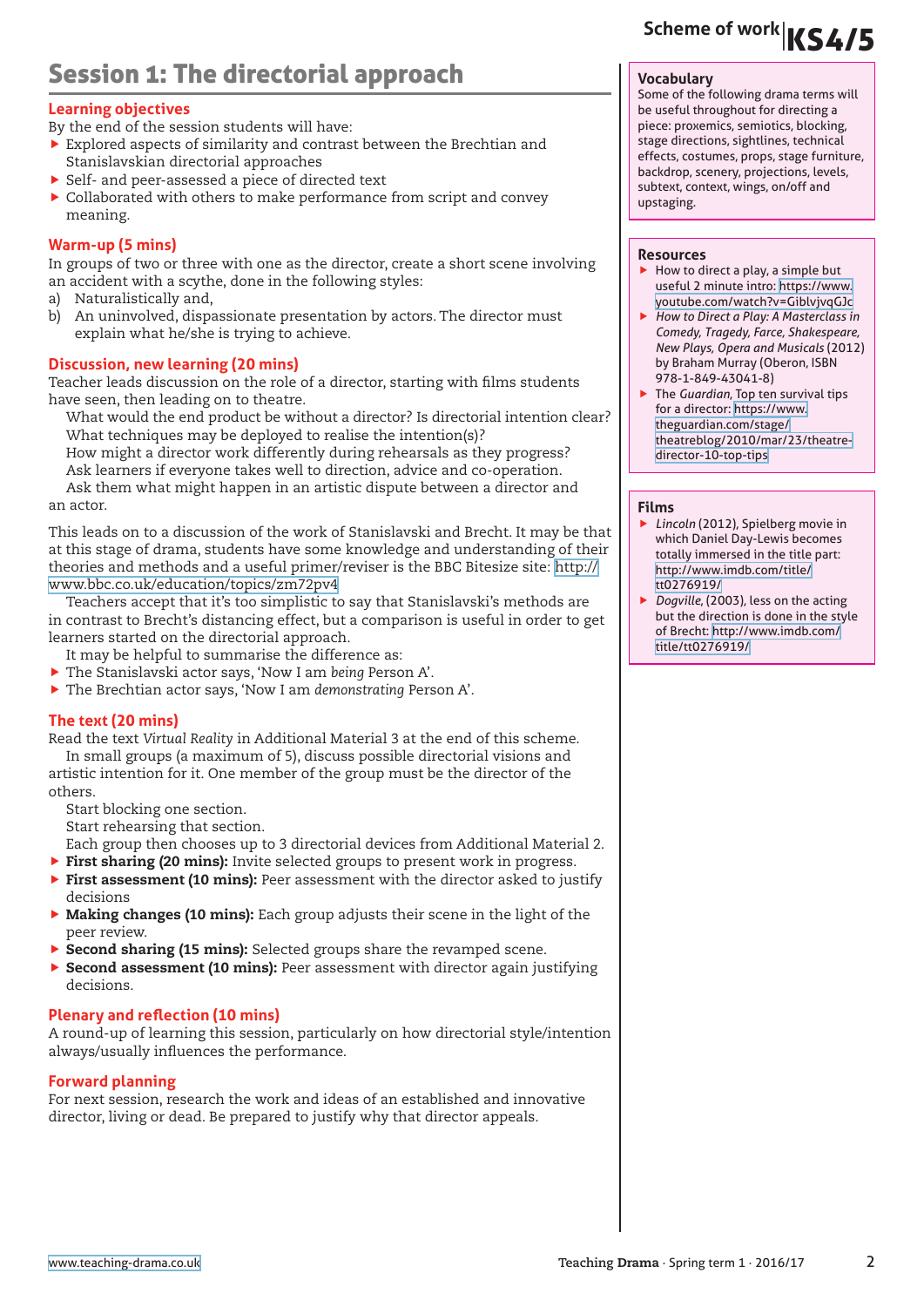# Session 2: Staging is king

#### **Learning objectives**

- By the end of the session students will have:
- $\blacktriangleright$  Explored different staging and other directorial techniques
- f Self-and peer-assessed and evaluated directed work in performance
- $\triangleright$  Collaborated with others to make drama and convey meaning to an audience.

#### **Warm-up (5 mins)**

In groups of 2 or 3, devise a quick scene in which one is a thief, the other(s) is/ are victims, so there is an altercation. The teacher periodically calls out different staging styles: proscenium, thrust, round, traverse, among-the-audience and theatre in a cupboard.

#### **Discussion, new learning (20 mins)**

How a text is staged is vitally important. In a performance venue with a fixed stage, there may not be much choice. But in a more flexible area, the director must decide (perhaps after experimenting with actors) on the most suitable staging shape for the text, the artistic intention and the audience.

Discuss staging styles students have seen in action already.

Discuss the impact on audiences of being close to/distant from the actors (proxemics), different sightlines depending on where someone is sitting (unlike in a film where all the audience get the same viewpoint) and how the transmission of the message is served by the space.

Discuss proscenium arch, thrust, in-the-round, traverse, black box theatre, theatre in a cupboard, promenade and within-the-audience. A helpful summary can be found at *BBC Bitesize*: [http://www.bbc.co.uk/schools/gcsebitesize/drama/](http://www.bbc.co.uk/schools/gcsebitesize/drama/performing/stagerev1.shtml) [performing/stagerev1.shtml](http://www.bbc.co.uk/schools/gcsebitesize/drama/performing/stagerev1.shtml)

#### **The text (20 mins)**

Return to the text *Virtual Reality* in Additional Material 3.

In groups (either the same as before or different ones; a maximum of 5 per group), discuss possible directorial visions and artistic intention. One of the group must be the director of the others.

Discuss the overall directorial vision and agree on what might be the artistic intention. How is it best served by a particular staging type?

- Ask groups to do the following:
- $\triangleright$  Choose up to three techniques from the list in Additional Material 2;
- $\blacktriangleright$  Deliberately use at least one aspect of a studied director/practitioner to influence the work; and
- $\blacktriangleright$  Consider the practical demands of the text, the most suitable performance space, spatial stage relationships, actor/audience proxemics, character motivation, interactions, pace/pitch, voice and gesture, movement and physicality, subtext, plot direction, credibility of each actor, stage directions, genre of text, design (lights, sound, effects, costumes, furniture/props, sets) and social, historical, cultural contexts.

Start blocking the extract. Start rehearsing the extract.

- $\triangleright$  First sharing (20 mins): Invite selected groups to present work in progress.
- $\triangleright$  First assessment (10 mins): Group assessment with the director asked to
- justify decisions.  $\triangleright$  Making changes (10 mins): Each group adjusts their scene in the light of the
- peer review.
- $\triangleright$  Second sharing (15 mins): Selected groups share the revamped scene.
- ▶ Second assessment (10 mins): Group assessment with director again justifying decisions.

#### **Plenary and reflection (10 mins)**

Consider the relative effectiveness of different staging/spaces on conveying meaning to an audience, relevant to this particular text.

#### **Forward planning**

Research the recent work and evolution of ideas of an established and innovative living director. Be prepared to justify your choice.

# **Scheme of work**|KS4/5

#### **Resources**

- $\blacktriangleright$  There are very many influential directors and practitioners. The AQA site has a list of some suitable directors and their styles (while other boards specify different ones):
- [http://www.aqa.org.uk/subjects/](http://www.aqa.org.uk/subjects/drama/a-level/drama-and-theatre-7261) [drama/a-level/drama-and](http://www.aqa.org.uk/subjects/drama/a-level/drama-and-theatre-7261)[theatre-7261](http://www.aqa.org.uk/subjects/drama/a-level/drama-and-theatre-7261)
- **F** The Director's Craft, A Handbook for *the Theatre* (2009) by Katie Mitchell, (Routledge, 978-0-415-40439-6).

#### **Review**

The *Guardian's* December 2016 review of Katie Mitchell's *The Maids* carries useful insights into her directorial work: [https://www.theguardian.com/](https://www.theguardian.com/culture/2016/dec/20/the-maids-review-katie-mitchell-jean-genet-stadsschouwburg-amsterdam) [culture/2016/dec/20/the-maids](https://www.theguardian.com/culture/2016/dec/20/the-maids-review-katie-mitchell-jean-genet-stadsschouwburg-amsterdam)[review-katie-mitchell-jean-genet](https://www.theguardian.com/culture/2016/dec/20/the-maids-review-katie-mitchell-jean-genet-stadsschouwburg-amsterdam)[stadsschouwburg-amsterdam](https://www.theguardian.com/culture/2016/dec/20/the-maids-review-katie-mitchell-jean-genet-stadsschouwburg-amsterdam)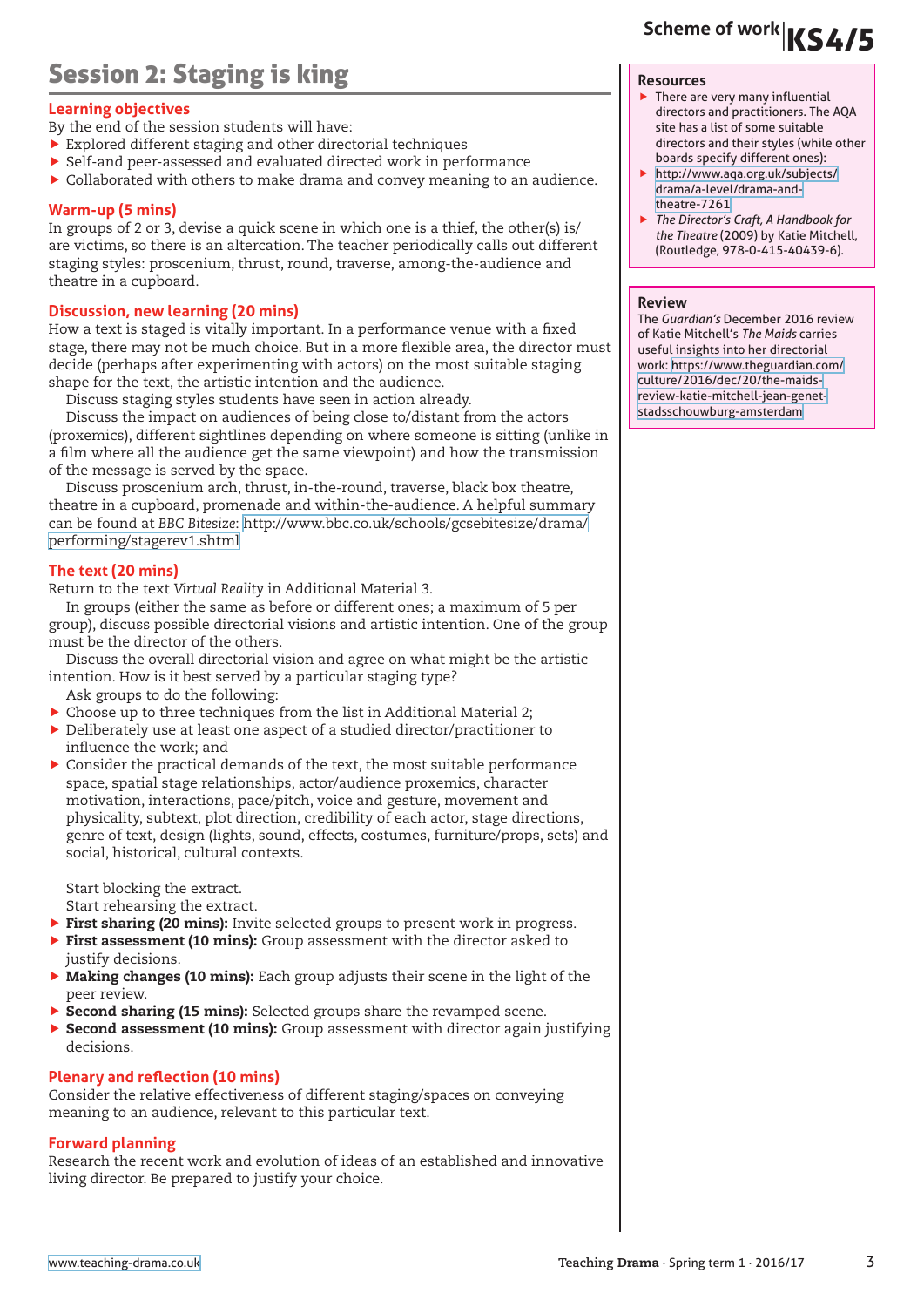# Session 3: Stage directions

### **Learning objectives**

By the end of the session students will have:

- $\blacktriangleright$  Explored stage directions and further directorial techniques
- $\blacktriangleright$  Self- and peer-assessed and evaluated directed work in performance
- $\triangleright$  Collaborated with others to make drama and convey meaning to an audience.

### **Warm-up (5 mins)**

Prepare a sheet with the following instructions written on it and sealed in an envelope. One student volunteers to open it and perform instructions.

Look as if you are interested as you read this. Smile, then laugh out loud. Get up and pace about, pleased. Stop. Not so pleased. Stop reading, look away, controlling anger. Carry on reading. Say, 'No, no.' Crumple the paper. Leave.

Teachers can devise infinite variations of these stage directions to try.

### **Discussion, new learning (20 mins)**

Stage directions are frequently written into performance texts by authors as part of their visualizing the scene on stage and to allow their characters to move, react and develop.

Directors obviously pay attention to them. But they sometimes add new directions, trim or alter others – it's an essential part of the directorial work.

What do learners think would be the effect of actors speaking stage directions aloud? Almost invariably, it would be comedy or surrealism.

Give some background history on stage directions – the influence of raked stages, hence downstage and upstage terms.

### **The text (20 mins)**

In groups with one as director, take an extract from a play the centre is already studying or has already decided on from the exam board list.

Discuss the overall directorial vision and agree what might be the artistic intention?

Ask groups to do the following:

- $\triangleright$  Choose up to three techniques from the list in Additional Material 2;
- $\blacktriangleright$  Deliberately use at least one aspect of a studied director/practitioner to influence the work; and
- $\blacktriangleright$  Consider the practical demands of the text, the most suitable performance space, spatial stage relationships, actor/audience proxemics, character motivation, interactions, pace/pitch, voice and gesture, movement and physicality, subtext, plot direction, credibility of each actor, stage directions, genre of text, design (lights, sound, effects, costumes, furniture/props, sets) and social, historical, cultural contexts.

Start blocking. Start rehearsing.

- First sharing (20 mins): Invite selected groups to present work in progress.
- $\triangleright$  First assessment (10 mins): Teacher assessment with the director asked to justify decisions
- $\triangleright$  Making changes (10 mins): Each group adjusts the scene in the light of the peer review.
- Second sharing (15 mins): Selected groups share the revamped scene.
- $\triangleright$  Second assessment (10 mins): Teacher assessment with director again justifying decisions.

#### **Plenary and reflection (10 mins)**

Consider the relative effectiveness of the given stage directions in realising artistic intention, conveying meaning and helping actors.

#### **Resources**

- f *The Basics of Stage Directions for Actors* - elementary but useful learner reminder: [https://www.](https://www.thoughtco.com/stage-directions-upstage-and-downstage-2713083) [thoughtco.com/stage-directions](https://www.thoughtco.com/stage-directions-upstage-and-downstage-2713083)[upstage-and-downstage-2713083](https://www.thoughtco.com/stage-directions-upstage-and-downstage-2713083)
- f Stage directions for *The Tempest* sample sheet for teaching the purpose of stage directions: [https://](https://www.teachit.co.uk/resources/ks3/the-tempest/plays/stage-directions/7138) [www.teachit.co.uk/resources/ks3/](https://www.teachit.co.uk/resources/ks3/the-tempest/plays/stage-directions/7138) [the-tempest/plays/stage](https://www.teachit.co.uk/resources/ks3/the-tempest/plays/stage-directions/7138)[directions/7138](https://www.teachit.co.uk/resources/ks3/the-tempest/plays/stage-directions/7138)

#### **Reviews**

- **F** The *Guardian* review of Knee High Theatre's *The Tin Drum*: [https://www.](https://www.theguardian.com/stage/2017/oct/06/the-tin-drum-review-kneehigh-everyman-liverpool-gunter-grass) [theguardian.com/stage/2017/oct/06/](https://www.theguardian.com/stage/2017/oct/06/the-tin-drum-review-kneehigh-everyman-liverpool-gunter-grass) [the-tin-drum-review-kneehigh](https://www.theguardian.com/stage/2017/oct/06/the-tin-drum-review-kneehigh-everyman-liverpool-gunter-grass)[everyman-liverpool-gunter-grass](https://www.theguardian.com/stage/2017/oct/06/the-tin-drum-review-kneehigh-everyman-liverpool-gunter-grass)
- **F** The Telegraph's review of Knee High Theatre's *Rebecca*: [http://www.](http://www.telegraph.co.uk/culture/theatre/theatre-reviews/11583659/Rebecca-Malvern-Theatres-review.html) [telegraph.co.uk/culture/theatre/](http://www.telegraph.co.uk/culture/theatre/theatre-reviews/11583659/Rebecca-Malvern-Theatres-review.html) [theatre-reviews/11583659/Rebecca-](http://www.telegraph.co.uk/culture/theatre/theatre-reviews/11583659/Rebecca-Malvern-Theatres-review.html)[Malvern-Theatres-review.html](http://www.telegraph.co.uk/culture/theatre/theatre-reviews/11583659/Rebecca-Malvern-Theatres-review.html)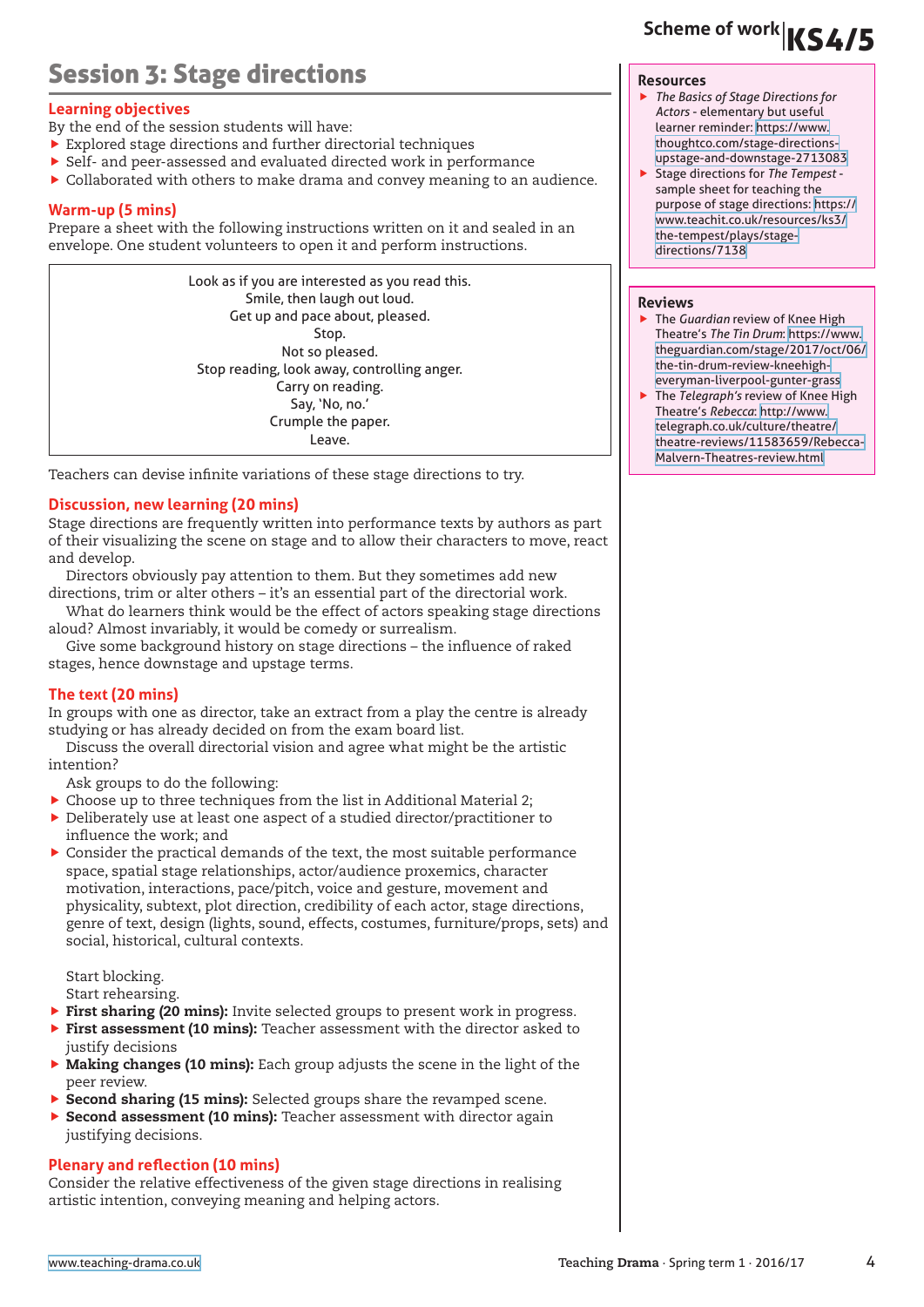#### **Forward planning**

Research the recent work and evolution of ideas of an established and innovative living director in any part of the world – except the UK. Be prepared to justify what attracts you to that work.

### Session 4: Subtext, context and contradiction

#### **Learning objectives**

By the end of the session students will have:

- $\blacktriangleright$  Explored subtext, context and more directorial techniques
- $\triangleright$  Self- and peer-assessed and evaluated directed work in performance
- $\blacktriangleright$  Collaborated with others to make drama and convey meaning to an audience.

#### **Warm-up (5 mins)**

In groups of 2 or 3, devise an interview in which one character does not say what he/she means to the increasing frustration of the other(s).

#### **Discussion, new learning (15 mins)**

People often don't say what they mean. Discuss with learners whether this is their own experience. We may do it deliberately in order to manipulate, control or escape something. We may do it unintentionally.

People are also full of contradictions. Ask learners for their experiences of this. A further directorial point is that people may say something they think is very clear, but listeners misunderstand or mishear it.

*Subtext* is a term from psychology which searches for deeper meaning in what is said. If you say for example, 'This is a wonderful place and I am with some amazing people', that may mean what it says quite literally or it may be sarcastic and the place and people are dreadful.

Subtext enriches the characters in a text. It's also part of the inherent *contradictions* we may evidence in our human lives. For example, a man may be fiercely protective of his own children's well-being but seek to exploit or harm the children of others.

*Context* is the consideration of the time, place, values, laws, experiences and expectations relevant to the characters. Social, historical and cultural contexts are most usually considered, but there are gender, economic, political, legal and behavioural contexts that may also be relevant. In days gone by certain racial and gender attitudes people expressed were 'the norm', whereas these attitudes are not acceptable to express today.

#### **The text (50 mins)**

In groups, possibly different and certainly with a different learner directing, return to the extracts already determined for the exams. Read and discuss; what is the directorial vision? Is the artistic intention clear in this extract?

Read the extract (which may or may not be familiar by now) and agree collaboratively which character has what 'objective' or goal in the play in general and in the extract in particular. Try to capture it in a very short sentence, such as 'She longs to be cared for' or 'He yearns to be free of his routines'.

These objectives are a form of subtext; they drive the character. There may be more than one per character in each section of the play.

What are the relevant contexts, such as different time, country, values, perceptions, laws and expectations of gender that affect the characters?

Are there any contradictions of character evident in the extract?

The director decides through discussion with the actors how the subtexts, contexts and contradictions will affect the way lines are spoken, the moves that are made and the best staging to convey meaning to the audience.

Each group blocks and rehearses the extract in the light of the discussions.

#### **Sharing work in progress (20 mins)**

Each group presents a piece of their extract to the class and the director explains as needed the intentions, focusing on subplot and contexts and contradictions. Polished performance is not required.

#### **Assessment (20 mins)**

A random selection of self-, peer- and teacher-assessment is used to determine the success of the discussions, direction and staging of the extract so far.

#### **Resources**

- f *Where's the Drama, Subtext and Context*?; aimed at teachers, mainly about film, but gives a useful overview: [http://www.](http://www.wheresthedrama.com/textcontextsubtext2.htm) [wheresthedrama.com/](http://www.wheresthedrama.com/textcontextsubtext2.htm) [textcontextsubtext2.htm](http://www.wheresthedrama.com/textcontextsubtext2.htm)
- f *BBC Bitesize* on subtext linked to improvisation but relevant to scripts: [http://www.bbc.co.uk/education/](http://www.bbc.co.uk/education/guides/zts9xnb/revision/4) [guides/zts9xnb/revision/4](http://www.bbc.co.uk/education/guides/zts9xnb/revision/4)

#### **Review**

*Washington Times* review of *An Inspector Calls* with strong reference to subtexts: [http://www.brucekluger.com/](http://www.brucekluger.com/WASHTIMES/WashTimes-Inspector-9-4-94.html) [WASHTIMES/WashTimes-](http://www.brucekluger.com/WASHTIMES/WashTimes-Inspector-9-4-94.html)[Inspector-9-4-94.html](http://www.brucekluger.com/WASHTIMES/WashTimes-Inspector-9-4-94.html)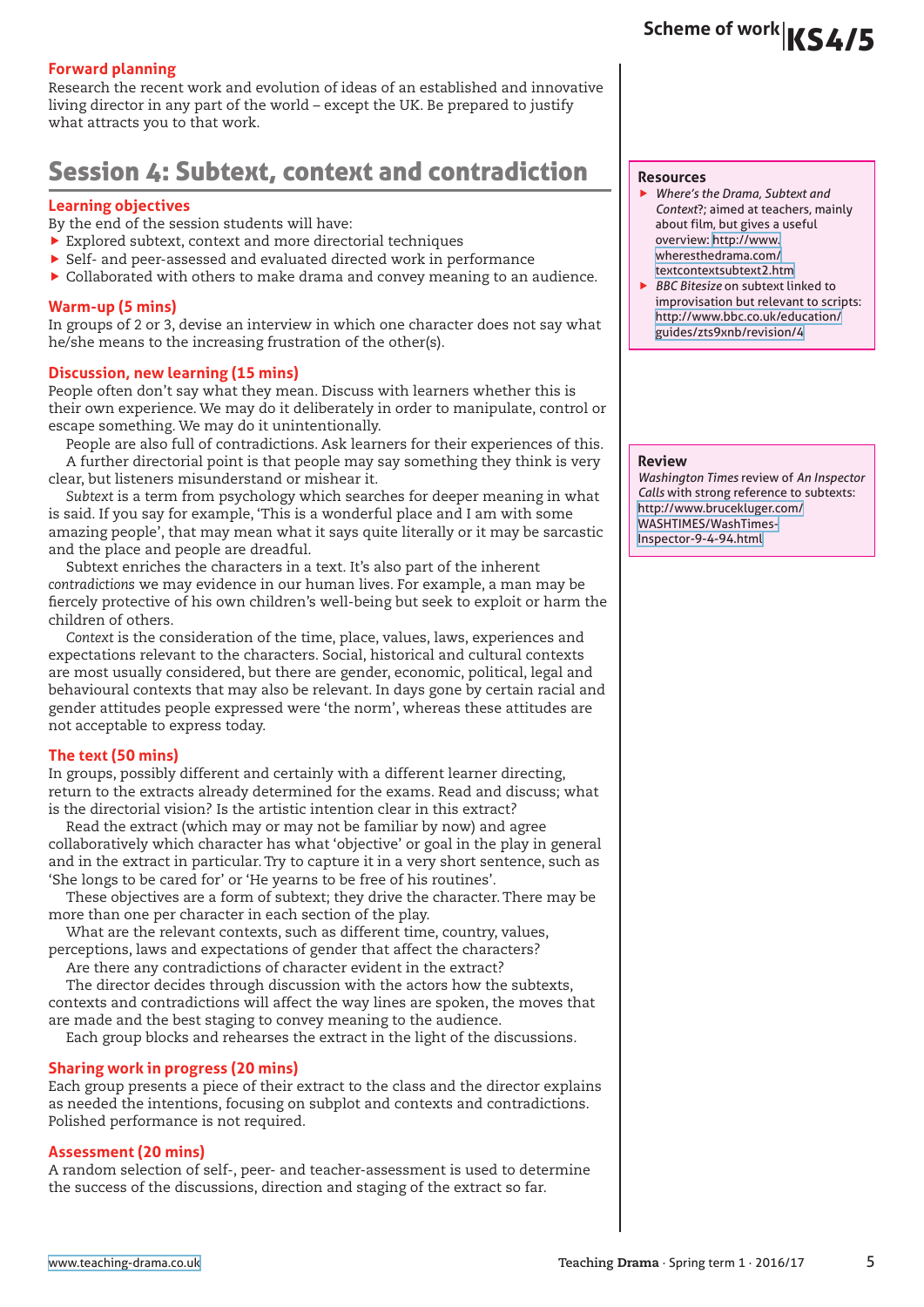#### **Plenary and reflection (10 mins)**

What has been learned about subtext, contradictions and contexts? What difference has this made to the progress of the piece and the characters within it? Is one learner becoming an effective, natural director? Why and how?

#### **Forward planning**

Research how two or three distinct practical ideas from any director/practitioner could improve the interpretation of your own extract(s). Do not feel you have to slavishly follow others' ideas, but often one thing done by somebody can spark off your own original creativity.

## Session 5: Open rehearsal

#### **Learning objectives**

By the end of the session students will have:

- $\blacktriangleright$  Explored directorial techniques and put them into practice
- $\blacktriangleright$  Brought to rehearsed performance level a directed extract
- $\triangleright$  Self- and peer-assessed and evaluated directed work in performance
- $\blacktriangleright$  Collaborated with others to make drama and convey meaning to an audience.

#### **Warm-up (5 mins)**

Physical and vocal warm up, as required and to the taste of the chosen director in each group.

#### **Reminder (10 mins)**

Begin by summarizing their learning on the directorial approach so far and set out the outline of this session: to present at least three minutes from the chosen extract with one director in each group leading, taking responsibility for decisions and answering questions from the audience afterwards.

- The piece must show evidence of:
- $\blacktriangleright$  At least three directorial techniques being used in rehearsal
- $\blacktriangleright$  An attempt to realise the artistic intentions of the extract
- $\blacktriangleright$  Awareness of subtexts, contexts and character contradictions
- $\blacktriangleright$  Consideration of the most effective staging
- $\blacktriangleright$  Spatial stage relationships, proxemics
- $\blacktriangleright$  Appropriate pace/pitch, voice/gesture, movement/physicality
- $\blacktriangleright$  The influence of a practitioner/director (optional?)
- $\blacktriangleright$  Potential opportunities for design to support the performance.

#### **Preparing and sharing (65 mins)**

Allow a short time to prepare and do not encourage over-polishing. It is work in progress. Maximum time will be needed to permit each group to share something.

#### **Assessment (20 mins)**

Teacher leads a discussion of how effective each group was in achieving the requirements in the piece, or if they had potential with further work and how successful the direction was.

It should be a mix of self-, peer- and teacher-assessment and be based on the applicable exam board criteria.

#### **Plenary and reflection (20 mins)**

Teacher leads discussion on directorial techniques, performance outcomes and how they can be evaluated.

#### **Resources**

- $\blacktriangleright$  Talawa Theatre Company with a specific direction and mission for black performers: [http://www.talawa.](http://www.talawa.com/about/talawas-mission/) [com/about/talawas-mission/](http://www.talawa.com/about/talawas-mission/)
- Tamasha performance with particularly diverse cultural focus: <http://www.tamasha.org.uk/about/>

#### **Reviews**

- $\blacktriangleright$  Nicholas Hytner and some of his work reviewed: [https://www.theguardian.](https://www.theguardian.com/books/2017/apr/29/balancing-acts-nicholas-hytner-review) [com/books/2017/apr/29/balancing](https://www.theguardian.com/books/2017/apr/29/balancing-acts-nicholas-hytner-review)[acts-nicholas-hytner-review](https://www.theguardian.com/books/2017/apr/29/balancing-acts-nicholas-hytner-review)
- Reviews of several Graeae Theatre shows: [http://www.thereviewshub.](http://www.thereviewshub.com/tag/graeae-theatre/) [com/tag/graeae-theatre/](http://www.thereviewshub.com/tag/graeae-theatre/)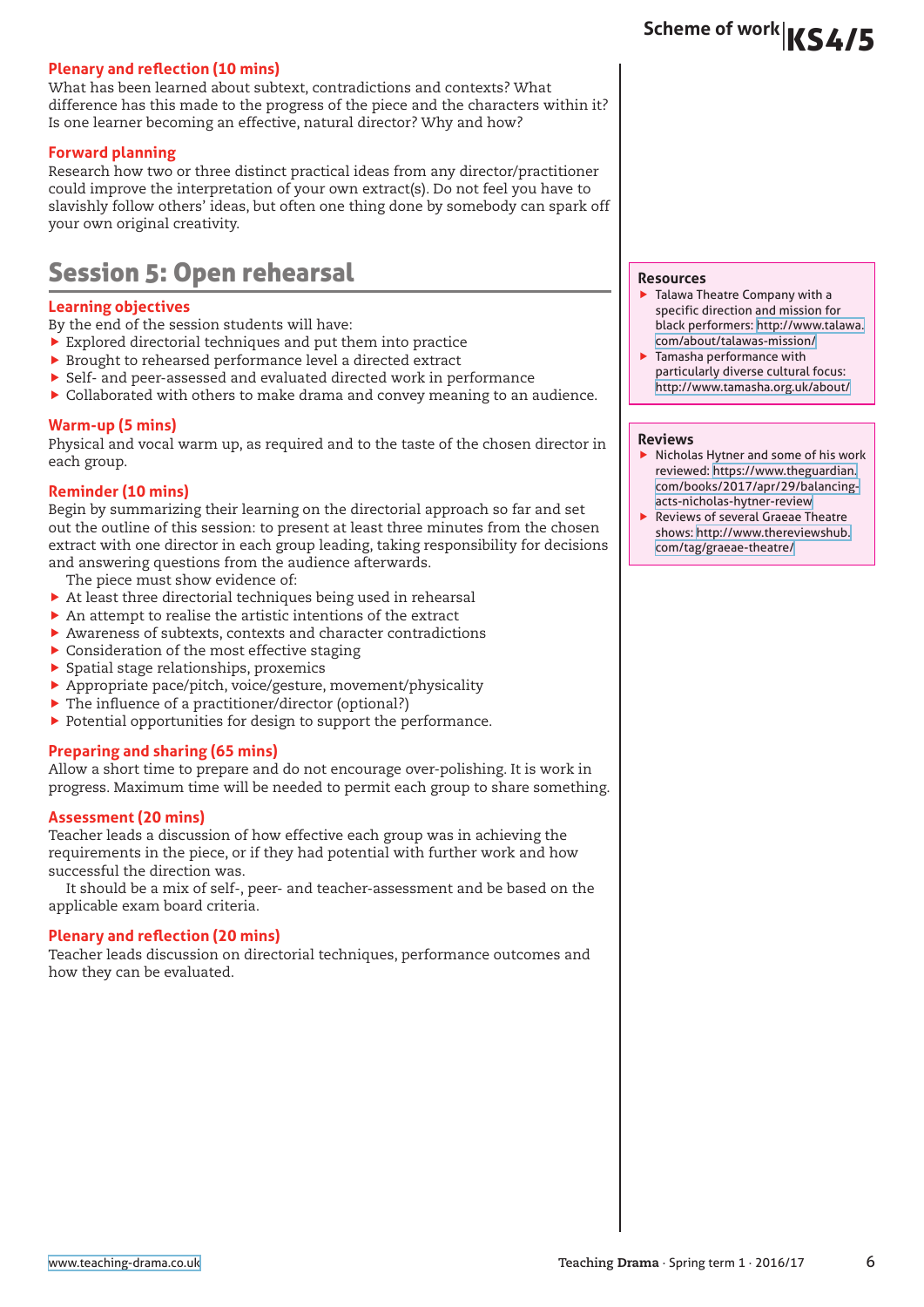# RESOURCES

# Additional material 1

Exams either requiring elements of the directorial approach, along with design, acting and presentational skills, in drama and theatre, or where they will be of use to all students:

*Pearson Edexcel A level Drama and Theatre* <https://qualifications.pearson.com/en/qualifications/edexcel-a-levels/drama-and-theatre-2016.html> Component 1, Devising Component 2, Text in Performance Component 3, Theatre Makers in Practice

*Pearson Edexcel AS Drama and Theatre* [https://qualifications.pearson.com/en/qualifications/edexcel-a-levels/drama-and-theatre-2016.](https://qualifications.pearson.com/en/qualifications/edexcel-a-levels/drama-and-theatre-2016.html#tab-1) [html#tab-1](https://qualifications.pearson.com/en/qualifications/edexcel-a-levels/drama-and-theatre-2016.html#tab-1) Component 1, Exploration and Performance Component 2, Theatre Makers in Practice

*Pearson Edexcel GCSE Drama* <http://qualifications.pearson.com/en/qualifications/edexcel-gcses/drama-2016.html> Component 1, Devising Component 2, Performance from Text Component 3, Theatre Makers in Practice

*OCR A level Drama and Theatre* <http://www.ocr.org.uk/qualifications/as-a-level-gce-drama-and-theatre-h059-h459-from-2016/> Components 11/12, Practitioners in Practice Component 21, Exploring and Performing Texts Component 31, Analysing Performance Components 41–48, Deconstructing Texts for Performance

*OCR AS Drama and Theatre* <http://www.ocr.org.uk/qualifications/as-a-level-gce-drama-and-theatre-h059-h459-from-2016/> Components 01/02, Process to Performance Component 05, Exploring Performance

*OCR GCSE Drama* <http://www.ocr.org.uk/qualifications/gcse-drama-j316-from-2016/> Component 01/02, Devising Drama Component 03, Presenting and Performing Texts Component 04, Performance and Response

*AQA A level Drama and Theatre* <http://www.aqa.org.uk/subjects/drama/a-level/drama-and-theatre-7262> Component 1, Drama and Theatre Component 2, Creating Original Drama Component 3, Making Theatre

*AQA AS Drama and Theatre* <http://www.aqa.org.uk/subjects/drama/a-level/drama-and-theatre-7261> Component 1, Interpreting Drama Component 2, Process and Performance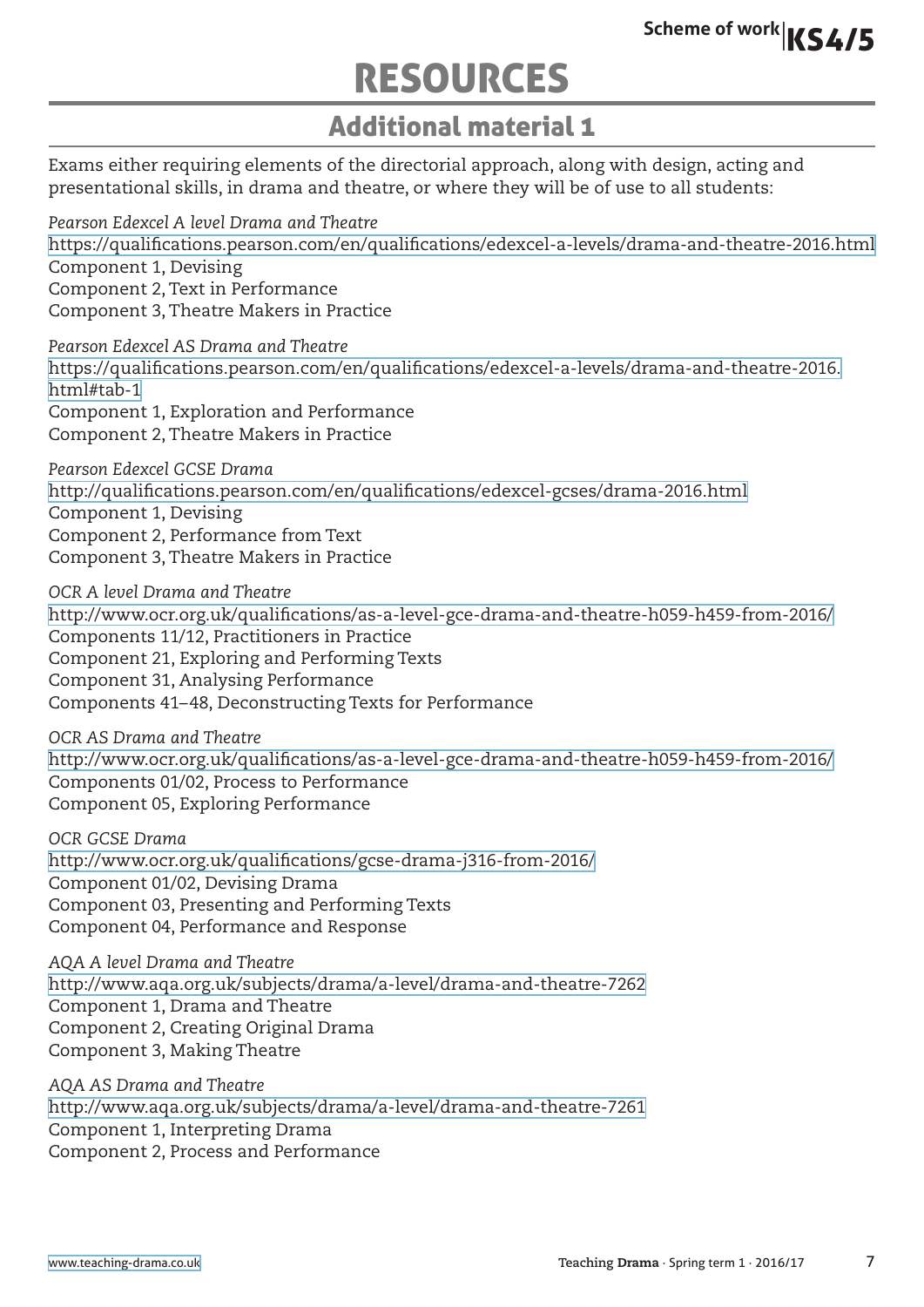*AQA GCSE Drama* <http://www.aqa.org.uk/subjects/drama/gcse/drama-8261> Component 1, Understanding Drama Component 2, Devising Drama Component 3, Texts in Practice

*Eduqas A level Drama and Theatre* <http://www.eduqas.co.uk/qualifications/drama-and-theatre/as-a-level/> Component 1, Theatre Workshop Component 2, Text in Action Component 3, Text in Performance

*Eduqas AS Drama and Theatre* <http://www.eduqas.co.uk/qualifications/drama-and-theatre/as-a-level/> Component 1, Performance Workshop Component 2, Text in Context

*Eduqas GCSE Drama* <http://www.eduqas.co.uk/qualifications/drama-and-theatre/gcse/> Component 1, Devising Theatre Component 2, Performing from a Text Component 3, Interpreting Theatre

*CIE IGCSE Drama* [http://www.cambridgeinternational.org/programmes-and-qualifications/cambridge-igcse](http://www.cambridgeinternational.org/programmes-and-qualifications/cambridge-igcse-drama-0411/)[drama-0411/](http://www.cambridgeinternational.org/programmes-and-qualifications/cambridge-igcse-drama-0411/) Component 1, Written Examination Component 2, Coursework (practical)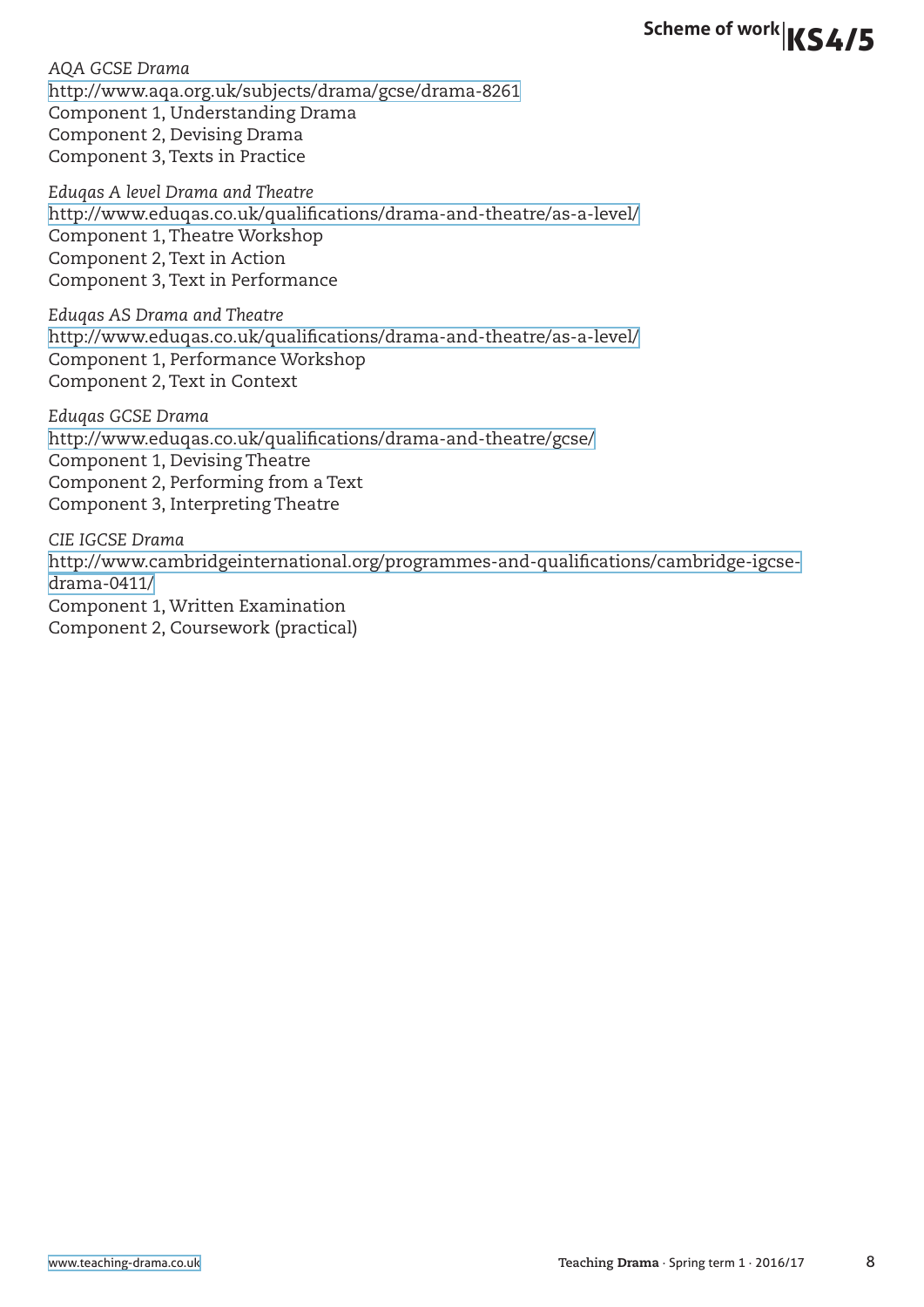# Additional material 2

A few of the techniques and devices directors may use during rehearsals and in shaping performances:

| Hot seating                              | Ask a character to answer questions from group to help shape<br>his/her background, views, hopes, situation and motivations.                                                    |
|------------------------------------------|---------------------------------------------------------------------------------------------------------------------------------------------------------------------------------|
| Mantle of the expert                     | A student becomes an expert in a given field to help a character<br>develop motivation and justification for behaviours.                                                        |
| Subtext                                  | The hidden meaning/suggestion/direction in a speech or action<br>that the audience must read.                                                                                   |
| Thoughts from the head                   | Character's private thoughts spoken aloud to audience to<br>develop character.                                                                                                  |
| Slow motion                              | Applying slo-mo to a series of actions and blocking that will<br>serve as light relief/comedy and will help actor focus on<br>movement detail.                                  |
| Change the style                         | Swap the genre and the period of the text to apply different<br>values in order to strengthen the characters and their places<br>within the original texts.                     |
| Change the motives/agendas               | Swap black-hat villainy with white-hat goodness of spirit to<br>explore characters and motivations more deeply.                                                                 |
| Mime                                     | Cut all words in a given passage and convey meaning purely<br>though mime.                                                                                                      |
| Mime with music                          | As above, but with added movement. Not meant to become a<br>dance.                                                                                                              |
| Semiotics                                | Exploring and adding meaning to signs and symbols on stage<br>and in props and costumes to assist an audience to understand<br>better the messages.                             |
| Proxemics                                | Explore changing distances between actors (both closer and<br>more distant) and between actors and audience.                                                                    |
| Metaphors                                | Figures of speech which may be exaggerated or simplified to<br>help characters develop.                                                                                         |
| <b>Emotion memory</b>                    | Stanislavski technique to use memories of emotional<br>experiences to develop and buttress a character.                                                                         |
| Body language and gesture                | The way things are said or not said and the gestures we make<br>reinforce the aspects of the character the director/actor wants<br>people to see.                               |
| <b>Controlling emotions</b>              | Comic or seriously pent-up emotion adds depth to a character<br>and conveys meaning to the audience.                                                                            |
| Direct address/stepping out of character | Brechtian technique of sharing information with the audience<br>not known by other characters. Try it even in a play that has<br>none written in.                               |
| Third person narration                   | Actors describe their roles in the third person which adds some<br>distance and helps understand what an audience actually sees.                                                |
| Pinteresque pauses                       | The quite lengthy pause used to dramatic effect, to let the<br>audience think. Can also be comic.                                                                               |
| Distancing/demonstrating a role          | Brechtian technique of showing that an actor is putting on a<br>role like an overcoat to demonstrate the character, rather than<br>becoming personally committed to the person. |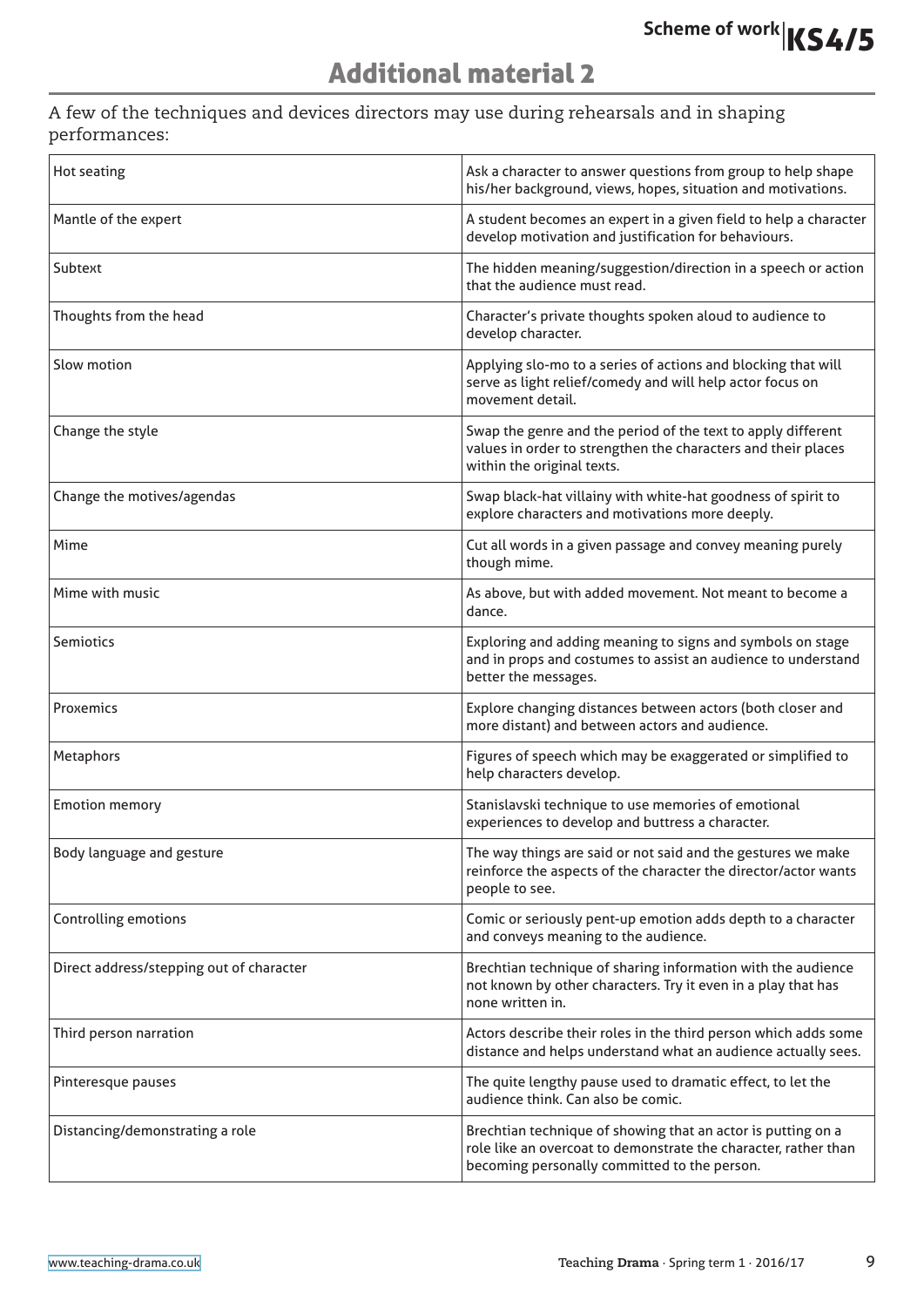| Singing and dancing a part       | As rehearsals come to the end, turn the text into a musical, slow,<br>fast or normal speed which is fun and adds late insight into the<br>way characters interact and what the audience sees.                                      |
|----------------------------------|------------------------------------------------------------------------------------------------------------------------------------------------------------------------------------------------------------------------------------|
| Puppets                          | Present a scene as puppets, or make/use actual puppets to help<br>actors discover whether their characters are three dimensional<br>or not.                                                                                        |
| Masks                            | Use fixed expression or blank masks to take away facial<br>expression, so actors must focus on body language and text.                                                                                                             |
| Contradictory movement/words     | Use actions and moves that are in opposition to the spoken<br>words, which forces actors to rethink the gestures they use in<br>role.                                                                                              |
| Audience truth/credibility tests | In late rehearsals ask trusted people to report back on the<br>credibility of characters, the veracity of their roles.                                                                                                             |
| Swapping roles                   | To prevent any one actor becoming too attached to a particular<br>role, swap round periodically. It is often used in professional<br>musical theatre where certain performers are 'swing' roles,<br>covering others on given days. |
| Given circumstances              | Characters' choices given to the actor to possibly incorporate<br>into the evolving role.                                                                                                                                          |
| The Magic 'What If '             | Creating different situations and circumstances from the text in<br>order to stretch the imagination and strengthen the credibility<br>of the character in a given place and time.                                                 |
| Speeded up                       | Good near the end of rehearsals, run a piece at double, triple,<br>impossible speed, as the Reduced Shakespeare Company do<br>with their Romeo and Juliet.                                                                         |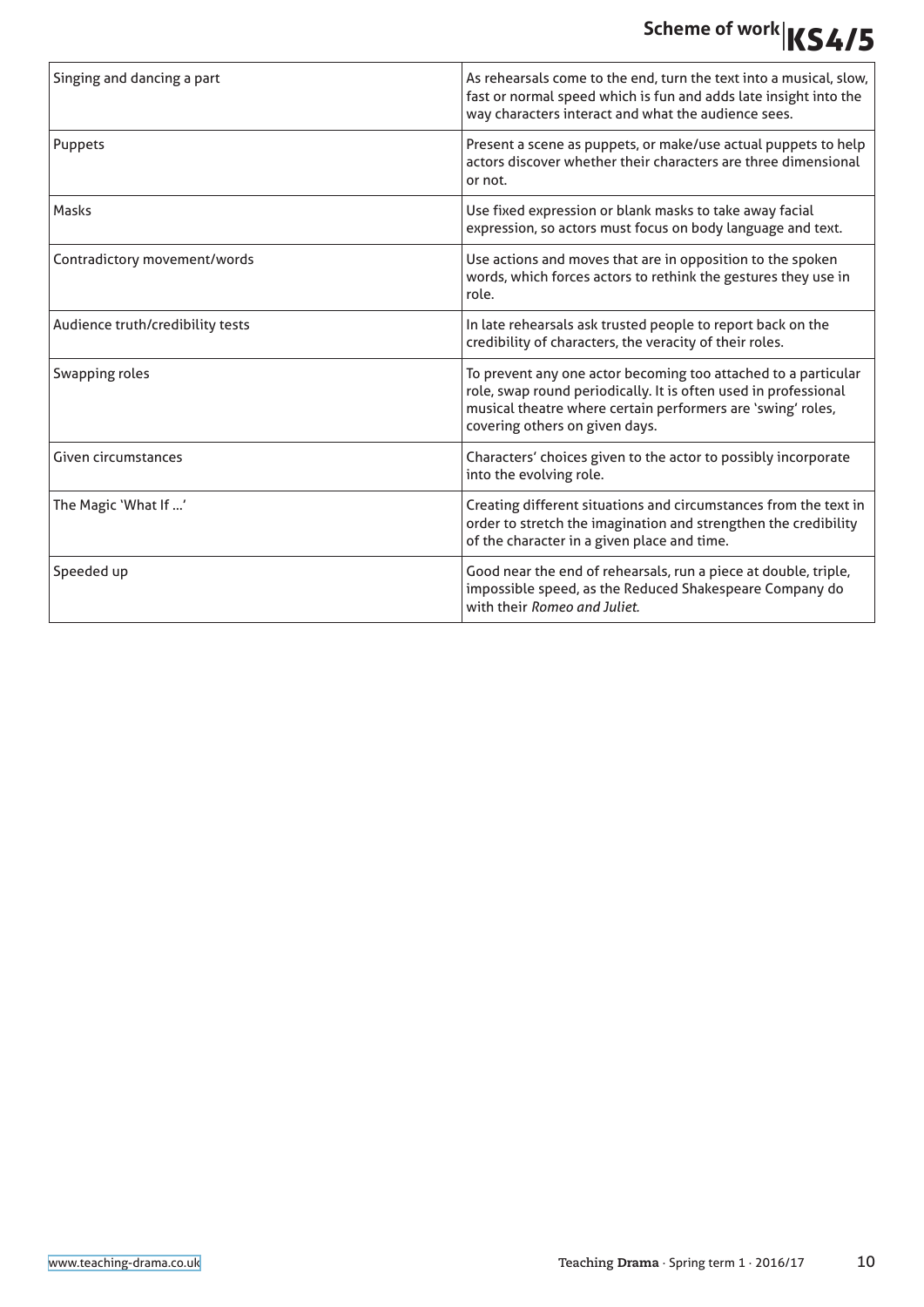## Additional Material 3 Virtual Reality

A play, with parts playable as male or female throughout.

#### Characters:

The Presenter Basket Eddy Nolan Smithy Electrician Voices

### **Scene 1, a broadcasting studio**

*A dark area. The Presenter is in spotlight.*

PRESENTER: Ladies and gentlemen, boys and girls, and all others, folks, friends, welcome to our timeless but slightly retro entertainment. Glad you could join us, indeed you arrive at a truly fascinating moment.

> All our research and algorithms suggest that this show is not only top of the faves but is what people of almost all age groups, socio-economic backgrounds actually want to see.

*Eddy, Nolan, Smithy wander across area, somewhat the worse for wear and start prodding the Presenter, who objects. There is a scuffle and the three end up tasered.*

**PRESENTER:** As I was saying, we are ready for our experiment. This is therapy for one lucky person in our random audience. A chance for that person to have some help with the past and the present and therefore the future. Anybody? Oh come on, we haven't got all night…. The thought police are taking notes… only joking. There might be ready money in it. You? What about you? You with the nervous eyes and the bad smell? Ah yes.

Basket! It's you.

*Basket is dragged onto set by the three drunks, now recovered.*

- **BASKET:** How do you know my name?
- **PRESENTER:** It's all in the database, Basket. Silly question, really.
- **BASKET:** I thought I was coming here to watch some reality TV, some gripping entertainment.
- PRESENTER: And so you shall, Basket, that's exactly what you will see.

### **Scene 2, a pub**

*There is noise and atmosphere, music in background. This can be played as an account of a women's soccer game.*

EDDY: He got offside!!

*All fall about laughing, except Basket who doesn't get it.*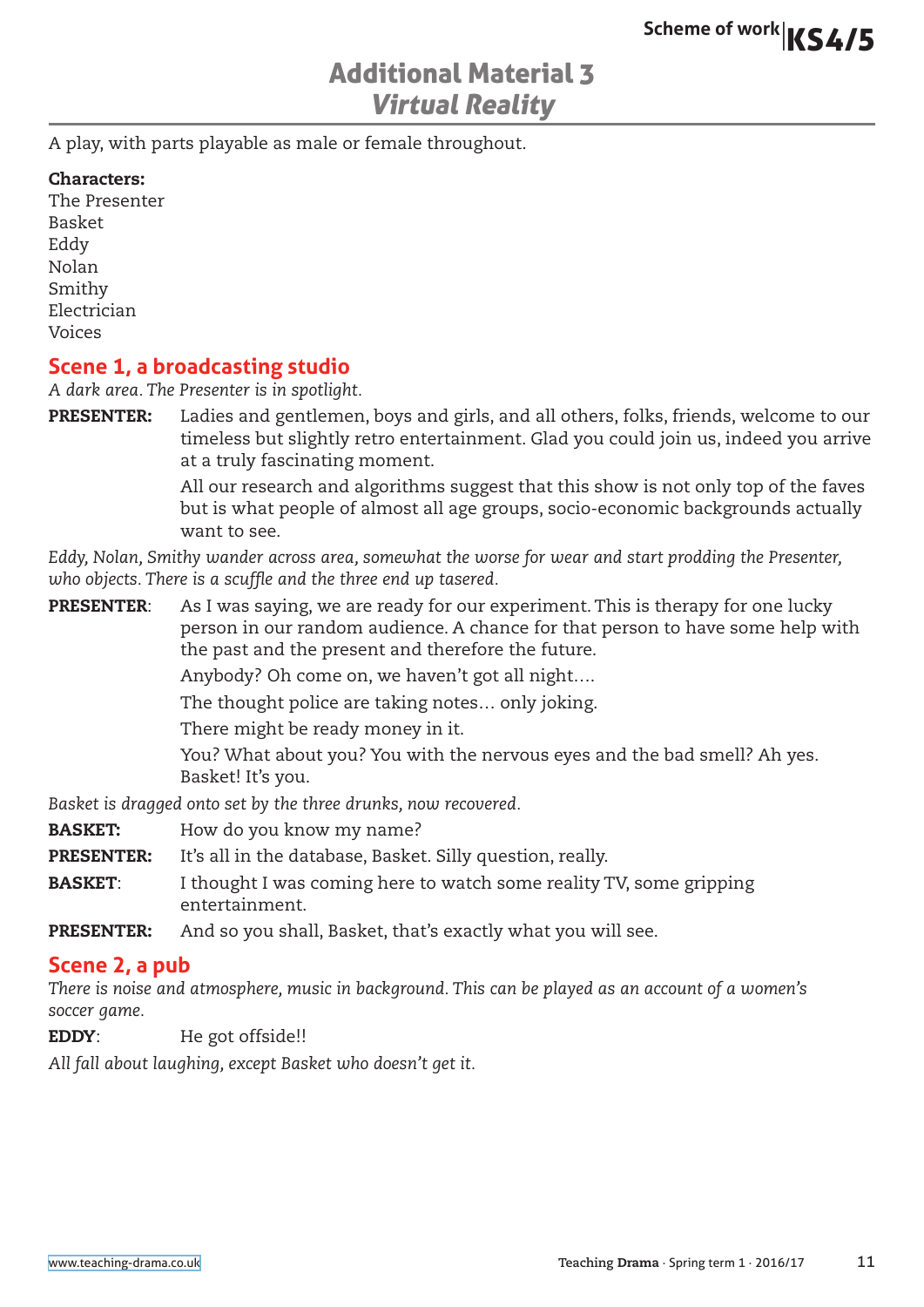### **Scene 3, the studio**

*Presenter takes Basket by the shoulder and circles the area.*

**PRESENTER:** What we have in mind now, is a scream. BASKET: A scream? **PRESENTER:** A scream of pure terror, preferably. Of course if you want to do a series of little screams, building up, they will have to do. **BASKET:** Not sure, I can do that. I haven't screamed since I was a child and my brother hid in the cupboard, opened the door when I wasn't expecting it. PRESENTER: Basket, I'd save the retrospective psychological damage crap till we need it. **BASKET:** I just said, I don't think I can scream on demand, that's all. PRESENTER: Oh anybody can scream, in the right circumstances. BASKET: Well I'm not anybody, I am Basket and you … PRESENTER: Don't get clever with me, Basket. **BASKET:** I'm not; I just think you should get somebody else... PRESENTER: Ladies and gentlemen, Basket, what a case, hey!

*Canned laughter and applause. The Voices enter like smiling hosts, circle round Basket and proceed to slap him around a bit. Then Presenter takes a pair of cutters from pocket, Basket is held and a portion of his little finger is cut off. Basket howls and screams. More applause.*

| <b>BASKET:</b>    | My bloody finger!                     |
|-------------------|---------------------------------------|
| <b>PRESENTER:</b> | The blood will stop, get over it.     |
| <b>BASKET:</b>    | You can't just do this, I'll sue you  |
| <b>PRESENTER:</b> | That's reality entertainment for you. |
| <b>BASKET:</b>    | I'm leaving, I'm going home now.      |
| <b>PRESENTER:</b> | Dream on, Basket, dream on.           |

### **Scene 4, a bare room**

*One chair. Voices enter and throw Basket into centre as if into a cell. Basket crawls up on the chair. Periodically they throw Basket off it. Mimed plate of bread and a cup of water are given. There is really sad music.*

VOICES: Why is Basket here, nothing wrong is there? Well, Basket has failed the tests. We all fail the tests. Depends on the tests. Basket is supposed to be sad. Who ordered that? Have you asked Basket? Any point in asking Basket? I think anything like Basket is sad. Lonely. Whatever that means. In the end as we go down into our graves we are all alone, each of us. Wouldn't you agree? Why should I agree? Does Basket agree? Does it matter? Does Basket matter? No, not in the end, but somebody gets some brief fleeting joy from Basket's misery. Is that the key to life? The enjoyment of the misery of others? And the relief and gratitude when we are not the ones suffering? That's very philosophical. Is it? Basket thinks so, Does that matter? No, not in the end. When is the end? Does that matter?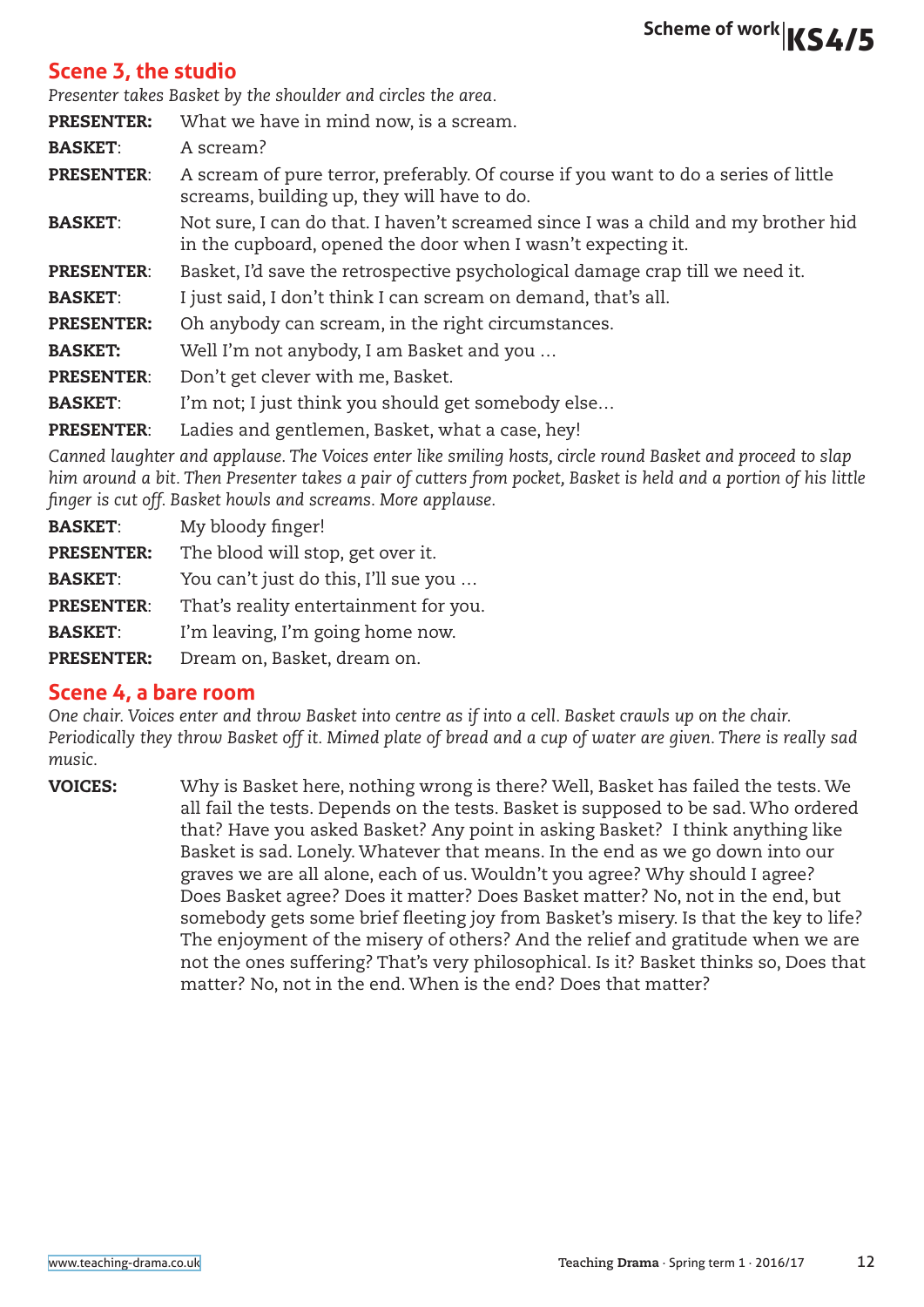### **Scene 5, the studio**

*The Presenter pushes Basket around the area.*

- PRESENTER: Going well, so far, isn't it ladies and gentlemen? (*Applause*) Oh don't you think so, Basket?
- **BASKET:** I have lost part of my finger, been humiliated and been laughed at and mocked by an audience of strangers. How is that going well?

PRESENTER: My point exactly.

- **BASKET:** I have no dignity and respect here.
- PRESENTER: You have never had it.
- **BASKET:** In my own mind, I have.
- PRESENTER: Fantasy and illusion. Now think, Basket, people use words, single words to describe their lives from childhood to present day. Can you identify with carefree, happy, safe, comfortable, wanted or valued?
- **BASKET:** Well, in a way when I was young I ...

PRESENTER: No, not for you. What about troubled, uncomfortable, poor, opportunity-lite, unwanted, undervalued, misunderstood?

- BASKET: Well, life is full of contradictions and inconsistencies…
- PRESENTER: The one word for you, Basket, is REJECTION.
- **BASKET:** Well, that's a bit...
- PRESENTER: Rejection! Rejected! Reject!

*Voices enter and swirl around Basket while Presenter enjoys a meal to the side.*

VOICES: I'm Basket's mother and even I asked if I could swap him five minutes after his birth! Basket has always been a bit odd, wouldn't you say? His teachers thought so. His social workers thought so. His father thought so as he buggered off pretty sharpish. He didn't relate to people properly. On the spectrum, would you say? There was no spectrum in those days, he was just weird. Different. Separate. Not of this earth. An outsider. Nothing wrong with that, it's good to be different, an individual. Not as different as Basket. Certainly not nowadays.

|                   | Voices break away leaving Basket uncomfortable.                                                                                                                                                                                                                                                                                                                                                                                                                                                                                                                                                                      |
|-------------------|----------------------------------------------------------------------------------------------------------------------------------------------------------------------------------------------------------------------------------------------------------------------------------------------------------------------------------------------------------------------------------------------------------------------------------------------------------------------------------------------------------------------------------------------------------------------------------------------------------------------|
| <b>VOICES:</b>    | Happy birthday, Basket. Not too many more happy returns.                                                                                                                                                                                                                                                                                                                                                                                                                                                                                                                                                             |
| <b>PRESENTER:</b> | A few tears for our files, if you would, Basket. People like a few real tears.                                                                                                                                                                                                                                                                                                                                                                                                                                                                                                                                       |
| <b>BASKET:</b>    | I can't cry to order!                                                                                                                                                                                                                                                                                                                                                                                                                                                                                                                                                                                                |
| <b>PRESENTER:</b> | Oh but you can. Everybody can. Nobody has ever loved you.                                                                                                                                                                                                                                                                                                                                                                                                                                                                                                                                                            |
| <b>BASKET:</b>    | There was one! Yes, one human being truly loved me!                                                                                                                                                                                                                                                                                                                                                                                                                                                                                                                                                                  |
| <b>PRESENTER:</b> | Well, it wasn't your mother, was it, we just heard her?                                                                                                                                                                                                                                                                                                                                                                                                                                                                                                                                                              |
| <b>BASKET:</b>    | There was one, years back. There was Lee. How we loved each other. It was only<br>the world conspiring against us that took Lee away from me.                                                                                                                                                                                                                                                                                                                                                                                                                                                                        |
| <b>VOICES:</b>    | He paid me to love him and I managed it a couple of times. But then I just threw<br>up every time I smelled him or thought of him. No amount of money was enough<br>to make believe to be Basket's lover. There is something sad, an aura of imbecility<br>about Basket that makes Basket totally and unremittingly unlovable.                                                                                                                                                                                                                                                                                       |
| <b>BASKET:</b>    | I very nearly didn't come tonight, but Eddy said they were all going and would I<br>come as well as they needed someone to laugh at if the show wasn't funny. I have<br>got used to that banter. I mean, Eddy - he's the leader - and Smithy and Nolan are<br>my only friends, though they don't seem to do anything I want to do or go places<br>I like. I haven't made any other friends, but friends are not the be all and end all,<br>are they? Oh no. Truth is, I don't really know what a friend is supposed to look like.<br>I have no other family. Some people have grandparents and cousins and things. I |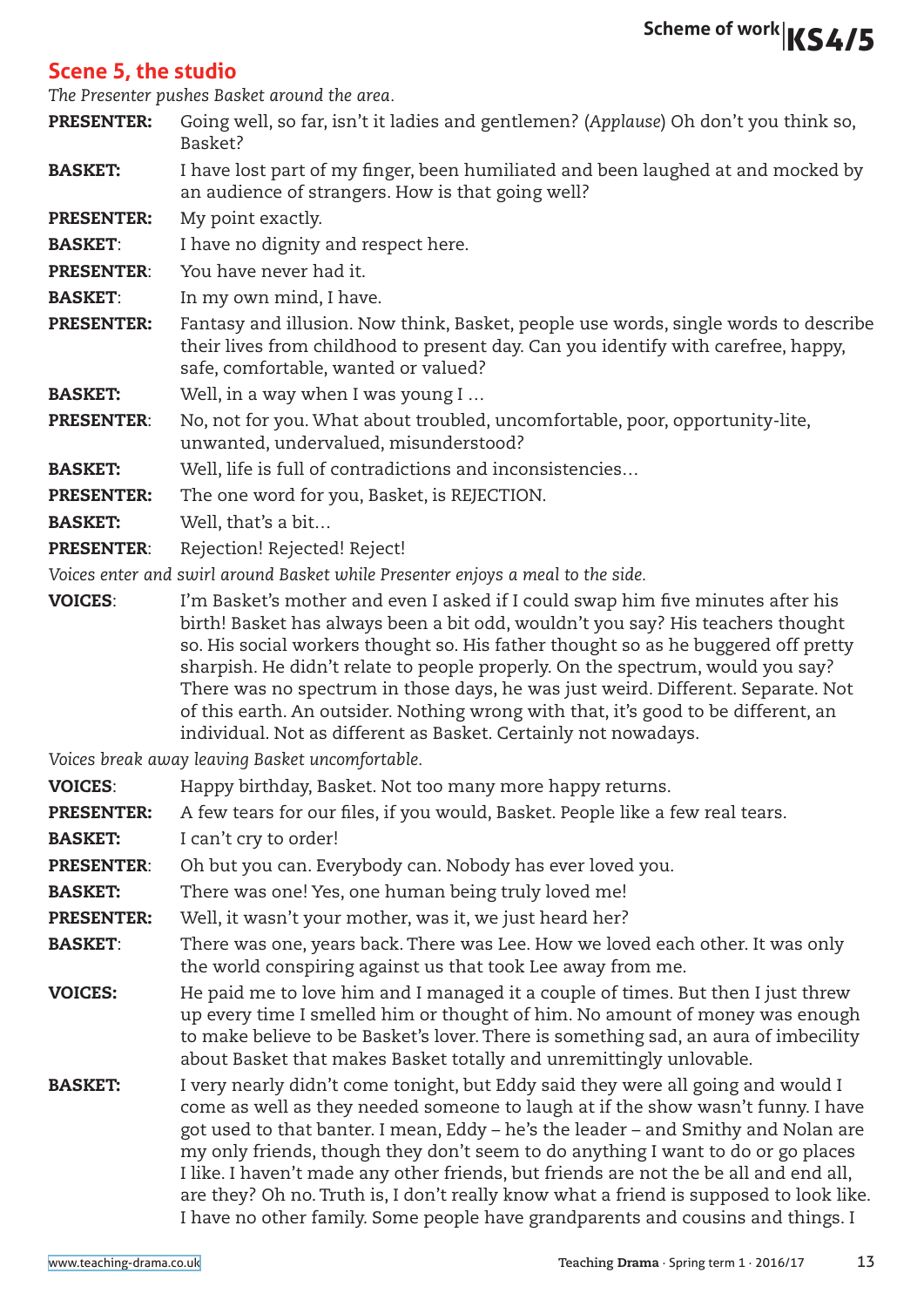seem to have avoided picking any of those up. And I work in the apartment block where I have the cheapest space, I clean up after people. Well, someone has to do it. And I don't make a fuss when some people throw rubbish about when I have just cleaned. Or block the toilets with dead rats as happened last week. Or put vomit on the steps. Or have a party in my space when I'm trying to sleep. There were some having sex last time and they just laughed at me when I objected, but what can I do? I have to live somewhere. I thought I was lucky to get the place, but everybody else seems to think it a terrible hole to live in. And I am a terrible person for living in it. But hey, I refuse to be downhearted. Well, not too much. I mean some people are born lucky; some born poor. Some have loving families, some don't. Some are cared for and encouraged, others are discouraged and treated like shit. As I say, what can I do? I seem to be just unpopular. I could believe that my father left and my mother didn't want me after I was born. I can understand, I suppose. But Lee, no. I told Lee everything, all my inner thoughts and secrets. Lee would not reject me or say I paid for affection. That was just to help Lee out of some financial difficulties, because I cared. And I loved Lee. Truly, loved.

*A single tear rolls down Basket's cheek, which a Voice collects in a tube and they all laugh and clap in delight.*

### **Scene 6, a playground**

*Basket is among the Voices and Smithy, Nolan and Eddy as kids.*

| <b>PRESENTER:</b> | (Blowing a whistle) Stand still, all of you. It's time to come in to your lessons,<br>playtime is over. So nobody and I am looking at you, Basket, nobody starts off on<br>any clowning, mock hatred or anger, unfunny sarcasm or comic dancing. |
|-------------------|--------------------------------------------------------------------------------------------------------------------------------------------------------------------------------------------------------------------------------------------------|
| <b>BASKET:</b>    | I never did that and I never would. I really have had enough of all this.                                                                                                                                                                        |
| <b>PRESENTER:</b> | Well, not yet, Basket, we need a bit more. We need some laughter for our files.                                                                                                                                                                  |
| <b>BASKET:</b>    | I told you I can't do things to order – laugh or cry.                                                                                                                                                                                            |
| <b>PRESENTER:</b> | You'll do what you're told. Now all your friends in the playground can help you -<br>clowning, mock hatred or anger, unfunny sarcasm or comic dancing. Or all at once.                                                                           |
| <b>BASKET:</b>    | No, stop this nonsense. I did not consent. I will not be an object of ridicule and<br>amusement to others.                                                                                                                                       |
| <b>VOICES:</b>    | Too late Basket, far too late.                                                                                                                                                                                                                   |

*Voices, Eddy, Nolan, Smithy and Presenter circle Basket, prodding and goading, clowning, making faces, farting, pushing, shoving, tickling, pulling at clothes, slapping, laughs in Basket's face.*

*It builds to a climax and Basket loses his temper and lashes out, frothing at the mouth, shrieking hysterically. He attacks Eddy, Nolan and Smithy, he flails at the Voices but saves his biggest violence for the Presenter who fits and falls. All rush off leaving Basket staring at Presenter.*

### **Scene 7, studio**

*Electrician rushes on and kneels at the Presenter's side.*

ELECTRICIAN: What the hell have you done, Basket? You're crazy!

BASKET: No, I didn't mean anything, it was just…

ELECTRICIAN: Stop snivelling, Basket. That's not going to bring the Presenter back.

**BASKET:** I don't want the Presenter back. I have been treated appallingly ever since I got here and I don't care…

**ELECTRICIAN:** Stop being aggressive, Basket. That's not going to bring the Presenter back.

**BASKET:** It was an accident, I was being provoked, it's not my fault, you just can't treat people like this.

- ELECTRICIAN: You're not people, Basket; you're Basket, the lowest of the low.
- BASKET: What is this device round the Presenter's neck?